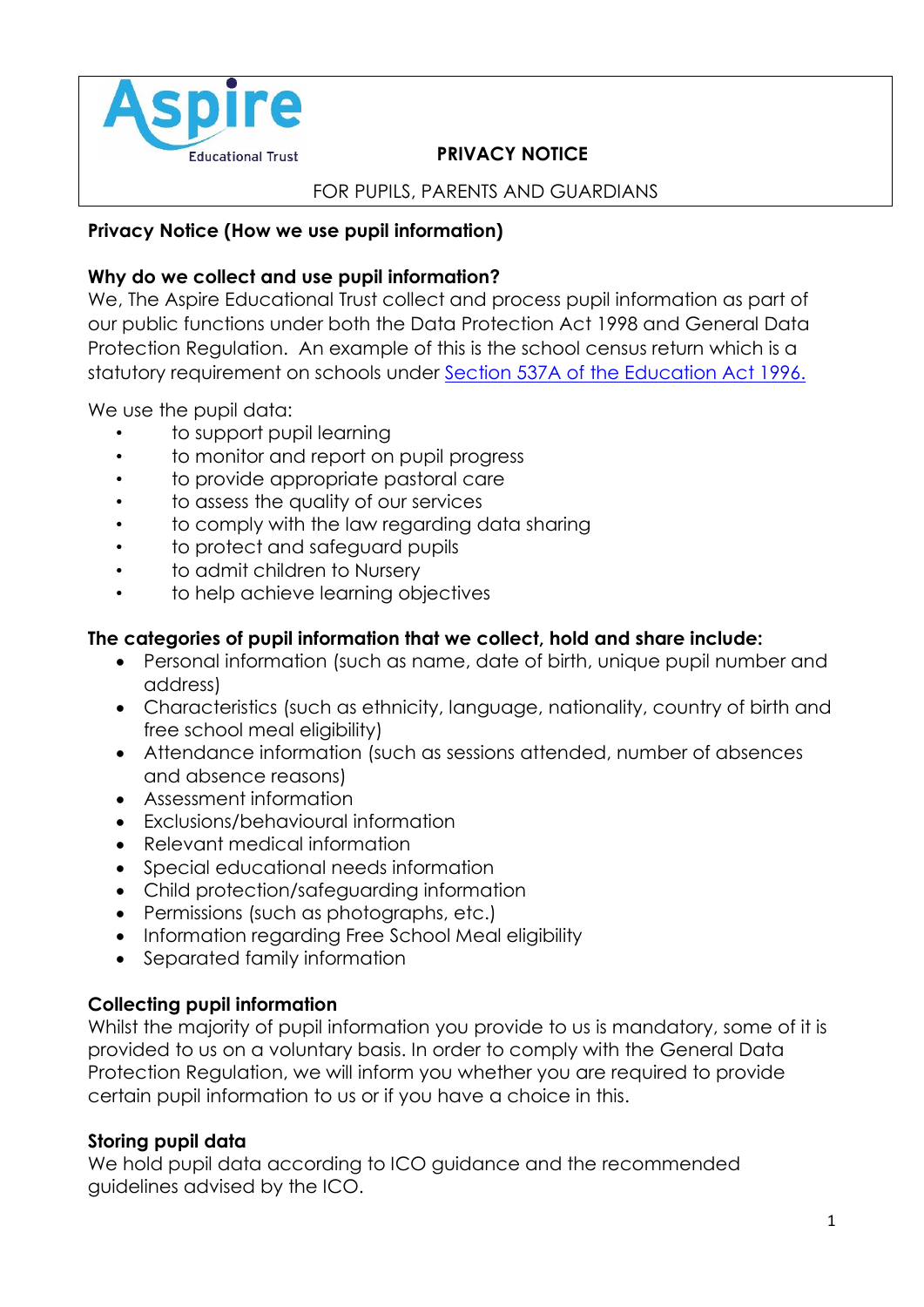### **How will my information be stored?**

All pupil data will be stored securely using online systems, in school IT systems and as paper records**.** 

Pupil data will be stored securely with the use of secure passwords and locked cupboards.

The school uses the following electronic systems:

Sims

Free School Meals

Parent Pay

S2S

Evolve

Prime

Fisher Family Trust

School Pupil Tracker

LA Early Years Portal

School Admissions Module

RBUSS and Child Protection Online Management System.

# **Who do we share pupil information with?**

We routinely share pupil information with:

- schools that the pupils attend after leaving us
- our local authority
- the Department for Education (DfF)
- Aspire Educational Trust and schools within the Trust
- NHS
- SEN teams Educational Psychologist and Autism teams
- Partner agencies for safeguarding children i.e. social care
- Other services who teach/coach pupils

#### **Why we share pupil information**

We do not share information about our pupils with anyone without consent unless the law allows us to do so.

We share pupils' data with the Department for Education (DfE) on a statutory basis. This data sharing underpins school funding and educational attainment policy and monitoring.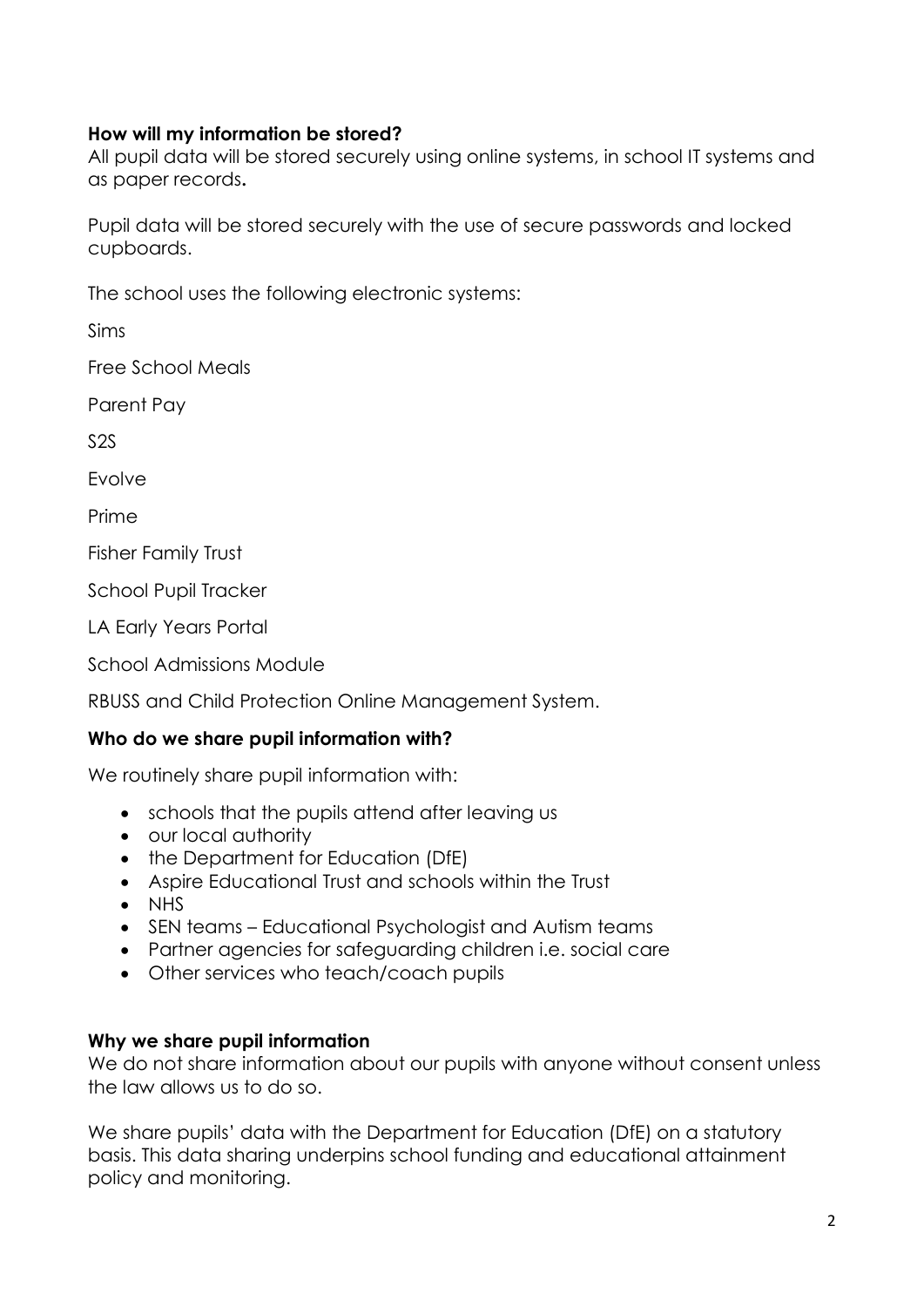We are required to share information about our pupils with the (DfE) under regulation 5 of The Education (Information About Individual Pupils) (England) Regulations 2013.

### **Data collection requirements:**

To find out more about the data collection requirements placed on us by the Department for Education (for example; via the school census) go to [https://www.gov.uk/education/data-collection-and-censuses-for-schools.](https://www.gov.uk/education/data-collection-and-censuses-for-schools)

# **The National Pupil Database (NPD)**

The NPD is owned and managed by the Department for Education and contains information about pupils in schools in England. It provides invaluable evidence on educational performance to inform independent research, as well as studies commissioned by the Department. It is held in electronic format for statistical purposes. This information is securely collected from a range of sources including schools, local authorities and awarding bodies.

We are required by law, to provide information about our pupils to the DfE as part of statutory data collections such as the school census and early years' census. Some of this information is then stored in the NPD. The law that allows this is the Education (Information About Individual Pupils) (England) Regulations 2013.

To find out more about the pupil information we share with the department, for the purpose of data collections, go to [https://www.gov.uk/education/data-collection](https://www.gov.uk/education/data-collection-and-censuses-for-schools)[and-censuses-for-schools.](https://www.gov.uk/education/data-collection-and-censuses-for-schools)

To find out more about the NPD, go to [https://www.gov.uk/government/publications/national-pupil-database-user](https://www.gov.uk/government/publications/national-pupil-database-user-guide-and-supporting-information)[guide-and-supporting-information.](https://www.gov.uk/government/publications/national-pupil-database-user-guide-and-supporting-information)

The department may share information about our pupils from the NPD with third parties who promote the education or well-being of children in England by:

- conducting research or analysis
- producing statistics
- providing information, advice or guidance

The Department has robust processes in place to ensure the confidentiality of our data is maintained and there are stringent controls in place regarding access and use of the data. Decisions on whether DfE releases data to third parties are subject to a strict approval process and based on a detailed assessment of:

- who is requesting the data
- the purpose for which it is required
- the level and sensitivity of data requested:
- the arrangements in place to store and handle the data

To be granted access to pupil information, organisations must comply with strict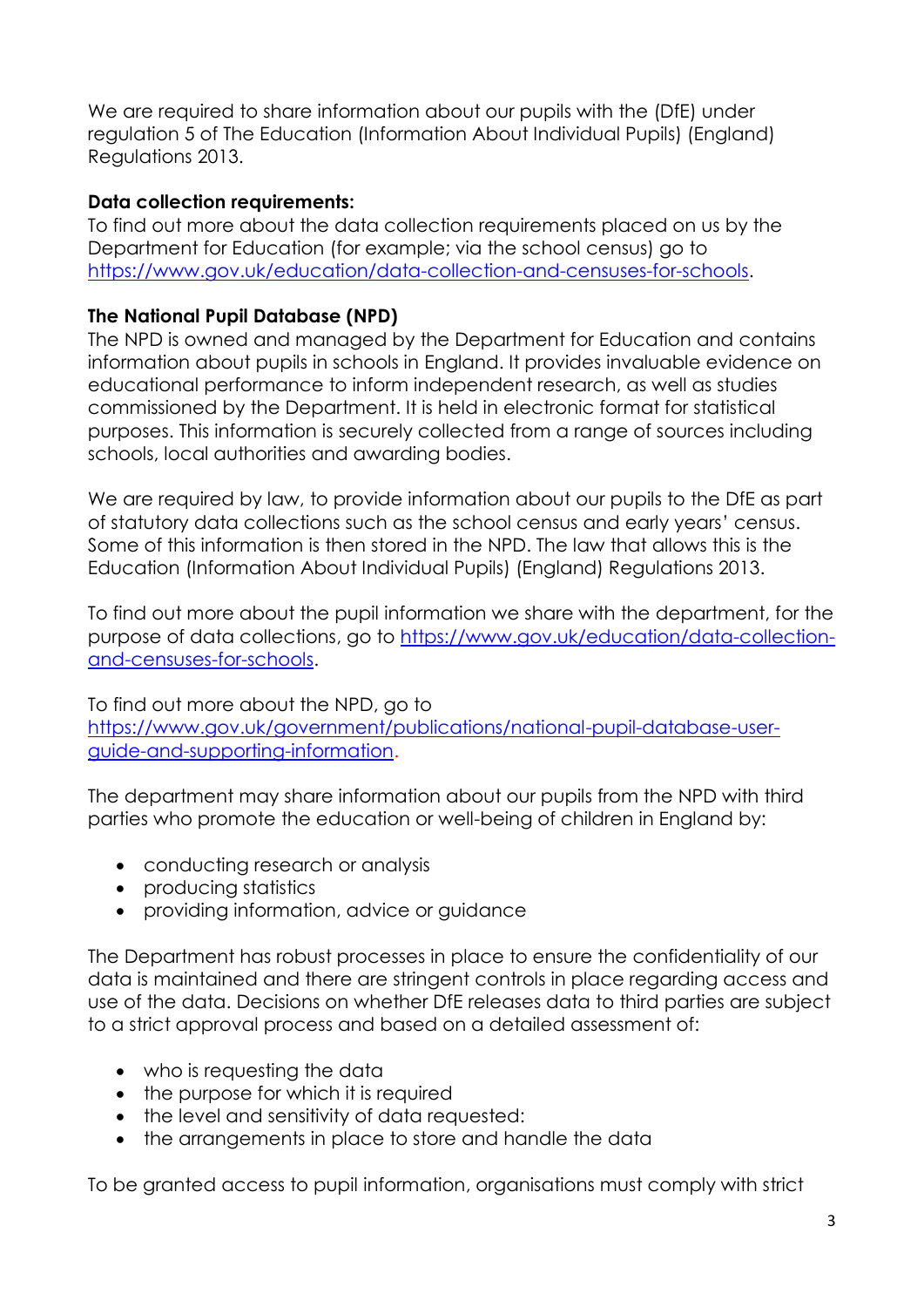terms and conditions covering the confidentiality and handling of the data, security arrangements and retention and use of the data in compliance with the GDPR.

For more information about the department's data sharing process, please visit: <https://www.gov.uk/data-protection-how-we-collect-and-share-research-data>

For information about which organisations the department has provided pupil information, (and for which project), please visit the following website: [https://www.gov.uk/government/publications/national-pupil-database-requests](https://www.gov.uk/government/publications/national-pupil-database-requests-received)[received](https://www.gov.uk/government/publications/national-pupil-database-requests-received)

To contact DfE:<https://www.gov.uk/contact-dfe>

# **Will this information be used to take automated decisions about me?**

No, the Trust and the school do not use it for these purposes.

### **Will my data be transferred abroad and why?**

- No, the Trust and the school do not do this.
- Our Local Authorities do not do this.
- The DfE would only do it if it meets the strict conditions laid down (see above).

#### **Requesting access to your personal data**

You have the right under the Data Protection Act 1998 (General Data Protection Regulation) to request a copy of your information and to know what it is used for and how it has been shared. This is called the right of subject access.

To make a request for your personal information, or be given access to your child's educational record, contact the Trust's Data Protection Officer on dpo@aet.cheshire.sch.uk.

You also have the right to:

- object to processing of personal data that is likely to cause, or is causing, damage or distress
- prevent processing for the purpose of direct marketing
- object to decisions being taken by automated means
- in certain circumstances, have inaccurate personal data rectified, blocked, erased or destroyed; and
- claim compensation for damages caused by a breach of the Data Protection regulations

If you have a concern about the way we are collecting or using your personal data, you should raise your concern with us in the first instance or directly to the Information Commissioner's Office at <https://ico.org.uk/concerns/>